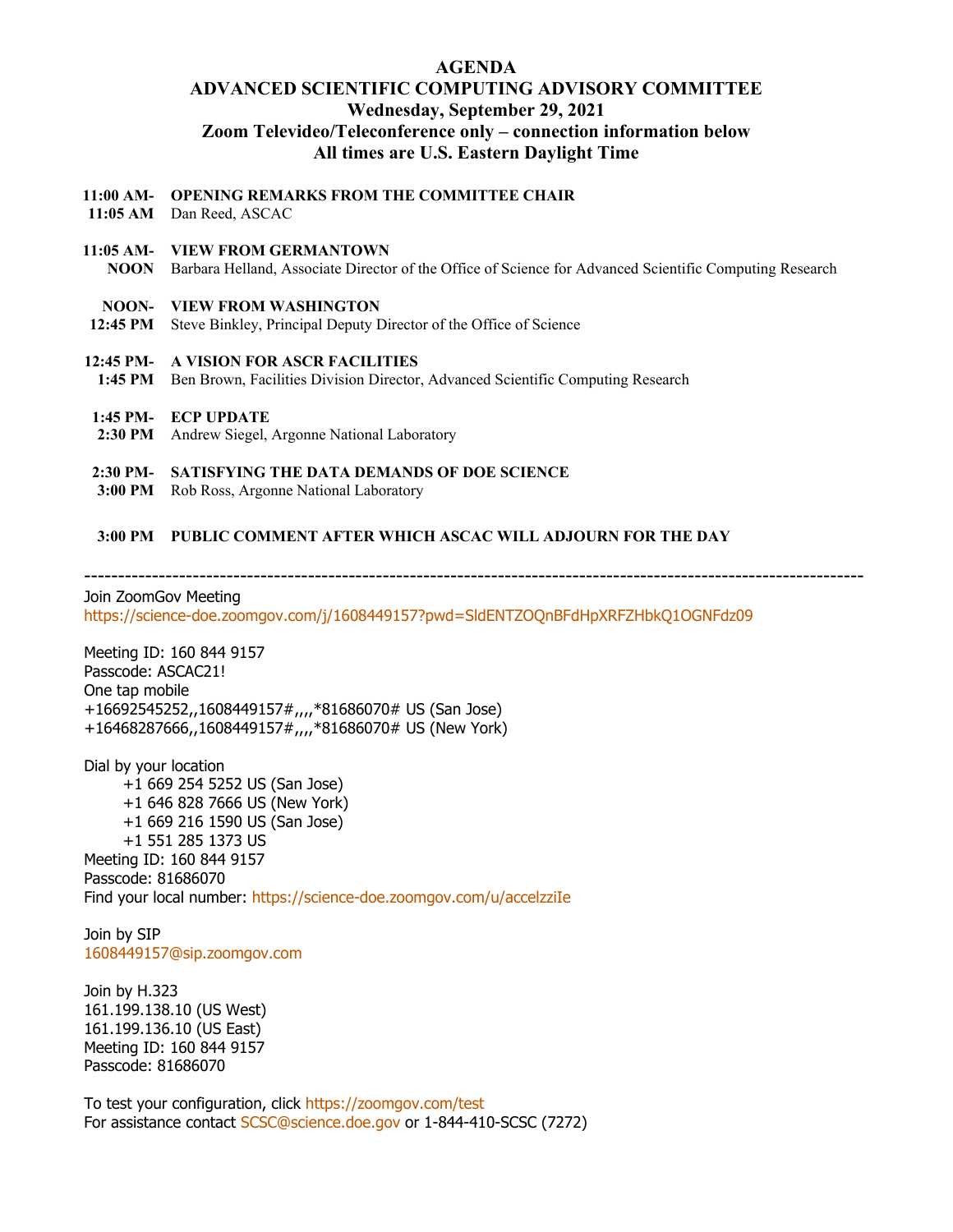## **AGENDA**

# **ADVANCED SCIENTIFIC COMPUTING ADVISORY COMMITTEE Thursday, September 30, 2021 Zoom Televideo/Teleconference only – connection information below All times are U.S. Eastern Daylight Time**

#### **11:00 AM-OPENING REMARKS FROM THE COMMITTEE CHAIR**

**11:05 AM** Dan Reed, ASCAC

## **11:05 AM-COVID-19 HPC CONSORTIUM**

**11:30 AM** Bronson Messer, Oak Ridge National Laboratory

### **11:30 AM-REPORT FROM COV**

- **12:15 PM** Alexandra Landsberg, ASCAC
- **12:15 PM-ASCAC DISCUSSION AND POSSIBLE VOTE ON COV REPORT**
- **12:30 PM** ASCAC

## **12:30 PM-RANDOMIZED ALGORITHMS FOR SCIENTIFIC COMPUTING (RASC) WORKSHOP REPORT 1:00 PM** Tammy Kolda, MathSci.ai

- **TAULBEE, TALENT, AND TRENDS**
- **1:00 PM-1:45 PM** Betsy Bizot, Sandhya Dwarkadas, Erik Russell, Amanda Stent, and Burçin Tamer; Computing Research Association
- **1:45 PM-THE LEGION PROGRAMMING SYSTEM**
- **2:15 PM** Alex Aiken, Stanford National Accelerator Laboratory and Pat McCormick, Los Alamos National Laboratory
- **2:15 PM-PERLMUTTER EARLY SCIENCE**
- **3:00 PM** Jack Deslippe, Lawrence Berkeley National Laboratory

### **3:00 PM PUBLIC COMMENT AFTER WHICH ASCAC WILL ADJOURN FOR THE DAY**

Join ZoomGov Meeting <https://science-doe.zoomgov.com/j/1608449157?pwd=SldENTZOQnBFdHpXRFZHbkQ1OGNFdz09>

Meeting ID: 160 844 9157 Passcode: ASCAC21! One tap mobile +16692545252,,1608449157#,,,,\*81686070# US (San Jose) +16468287666,,1608449157#,,,,\*81686070# US (New York)

Dial by your location +1 669 254 5252 US (San Jose) +1 646 828 7666 US (New York) +1 669 216 1590 US (San Jose) +1 551 285 1373 US Meeting ID: 160 844 9157 Passcode: 81686070

Join by SIP [1608449157@sip.zoomgov.com](mailto:1608449157@sip.zoomgov.com)

Join by H.323 161.199.138.10 (US West) 161.199.136.10 (US East) Meeting ID: 160 844 9157